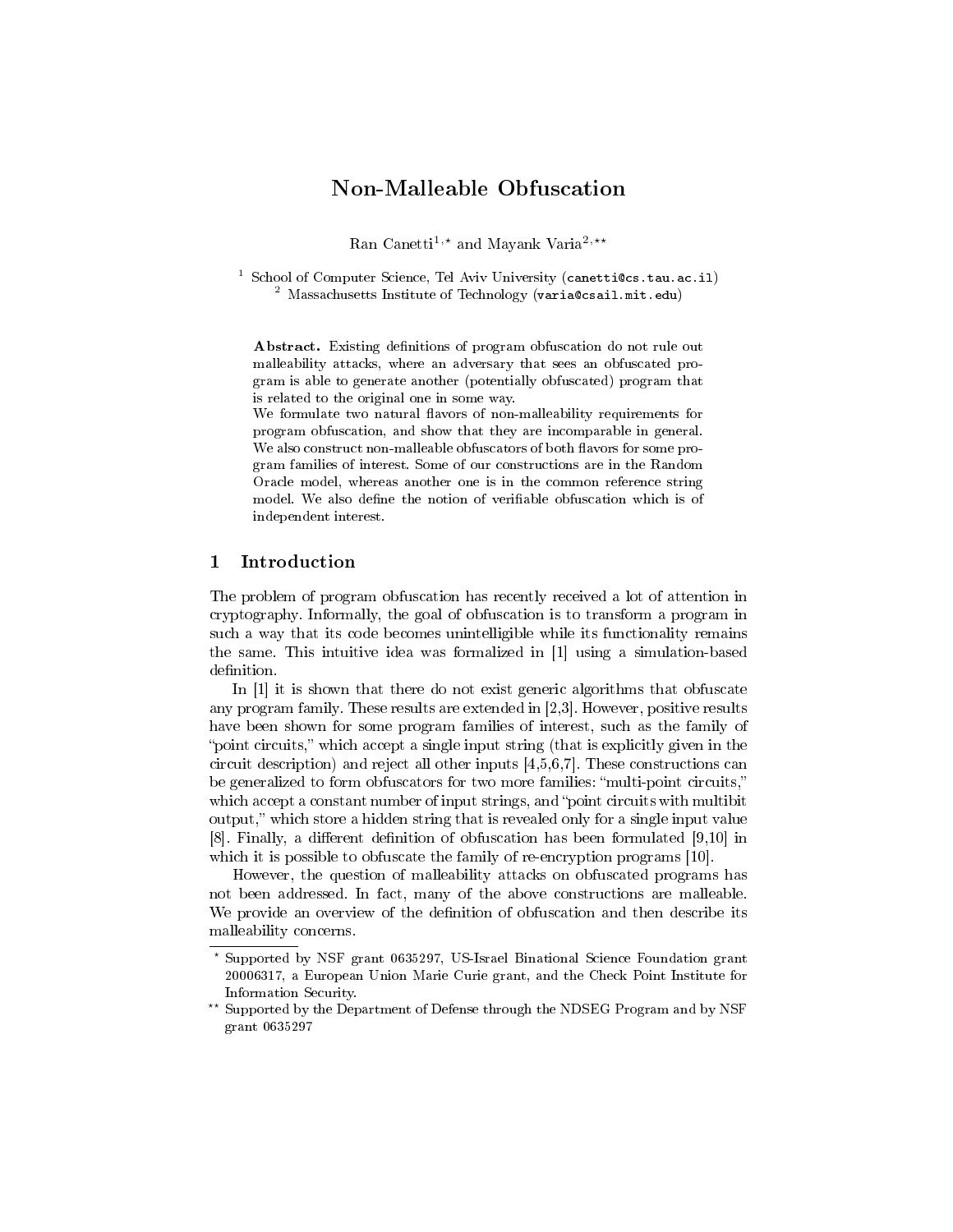Virtual black-box obfuscation. At a high level, the concept of "obfuscating" a program is to produce a new program with the same functionality but with "garbled" code. Of course, it is impossible for the garbled code to hide all useful information, because at the very least one can run the program and observe its input-output behavior. In this way, the code of a program must be at least as useful as access to an oracle for the program. At a high level, obfuscation ensures the converse: that access to the code of an obfuscated program is no more useful than access to the oracle.

The formalization of this idea provided by [1], called the *virtual black-box* property, considers two different worlds. In the real world, an efficient adversary has access to the code of an obfuscated program, and attempts to learn a singlebit predicate about the underlying program. Now consider an imaginary world in which the code of an obfuscated program is not provided, but rather only oracle access to the program is provided. Obfuscation ensures that there exists an efficient algorithm known as a simulator that can learn the same predicate in the imaginary world that the adversary learns in the real world.

Malleability concerns. If an adversary has access to obfuscated code, the virtual black-box property guarantees that she cannot "understand" the underlying program. However, suppose the adversary instead uses the obfuscated code to create a new program in such a way that she controls the relationship between the input-output functionality of the two programs.

Intuitively, one might expect that virtual black-box obfuscation already prevents malleability attacks. The simulator only has oracle access to the obfuscated code, so any program that it makes can only depend on the input-output functionality of the obfuscated code at a polynomial number of locations. Therefore, obfuscation should guarantee that the adversary is also restricted to these trivial malleability attacks. However, the virtual black-box definition in [1] does not carry this guarantee. Upon close inspection, the problem is that the virtual black-box definition only considers adversaries and simulators that output a single bit, not adversaries and simulators that output programs.

A naïve solution to this problem is to extend the virtual black-box definition to hold even when the adversary and simulator output long strings. However, in this case obfuscation becomes unrealizable for any family of interest. Consider the adversary that outputs its input. Then, a corresponding simulator has oracle access to a program and needs to write the code for this program, which is usually impossible.

In this paper, we demonstrate two different methods to incorporate nonmalleability guarantees into obfuscation. Both non-malleability definitions extend the virtual black-box definition by allowing the adversary and simulator to produce multiple bit strings, but only in a restricted manner. There are many subtleties involved in constructing a proper definition, such as deciding the appropriate restrictions to impose on the adversary and simulator, and creating relations to test the similarities between the adversary's input and output programs. We defer treatment of these important details to Section 3. Here, we motivate and describe the two definitions at a high level.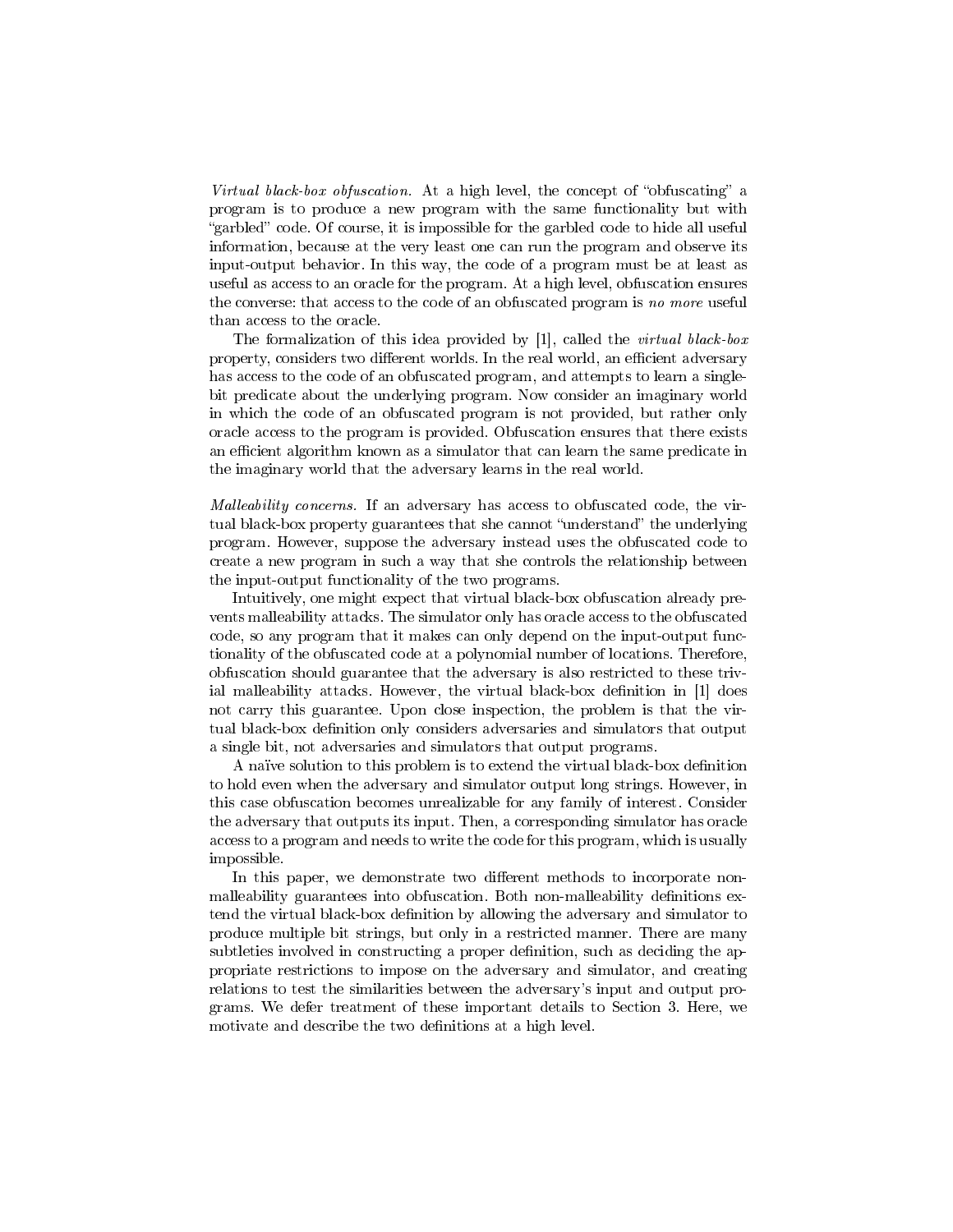Functional non-malleability. Imagine that Alice, Bob, and Charles are three graduate students in an office that receives a new computer. The department's network administrator wishes to configure the computer to allow the grad students root access to the computer. The administrator receives the students' desired passwords, and she needs to write a login program that accepts these three passwords and rejects all other inputs. The administrator knows that she has to be careful in designing the login program because the students will be able to read the program's code. As a result, she forms the login program using an obfuscator for the family of three-point circuits, which ensures that a dictionary attack is the best that the graduate students can do to learn their officemates' passwords.

However, obfuscation does not alleviate all of the administrator's fears, because the students will have root access to the computer so they can alter the login program as well. The administrator would like to prevent tampering of the login program, but the virtual black-box definition does not provide this guarantee. For instance, suppose Alice wants to remove Bob's access to the computer. There exist obfuscators of the three-point circuit such that Alice can succeed in this attack with noticeable probability [8].

Intuitively, the goal of obfuscation is to turn a program into a "black box," so the only predicates that Alice can learn from the program are those she could learn from a black box. We extend this intuition to cover modifications as well. We say that an obfuscator is *functionally non-malleable* if the only programs that Alice can create given obfuscated code are the programs she could create given black-box access to the obfuscated code.

This definition provides a guarantee on the possible attacks Alice can apply. For instance, if Alice only has black-box access to the login program, then she can only remove Bob's access to the computer with negligible probability. In this sense, functional non-malleability provides stronger security for Bob because it protects all aspects of his access to the computer, whereas the virtual black-box property only protects his password.

We wish to define functional non-malleability using a simulation-based definition: for every adversary that receives obfuscated code and uses it to create a new program, there exists a simulator that only has oracle access to the obfuscated code and produces a program that is functionally equivalent to the adversary's program. However, this definition is too strong: given the trivial adversary that outputs its input, the simulator gets oracle access to a program and needs to output the code of this program, which is usually impossible. But it is unfair to demand that the simulator do this much work. After all, the adversary's input is a program but the simulator's input is just an oracle. At the very least, the adversary can output a program that uses its input program in a black-box manner, and the simulator should have the same ability. Therefore, we allow the program that the simulator outputs to have oracle access to the obfuscated code.

Verifiable non-malleability. Functional non-malleability is a nice property for obfuscators, but there are some scenarios where even this does not suffice. For example, suppose that Alice wishes to play an April fools' prank on her office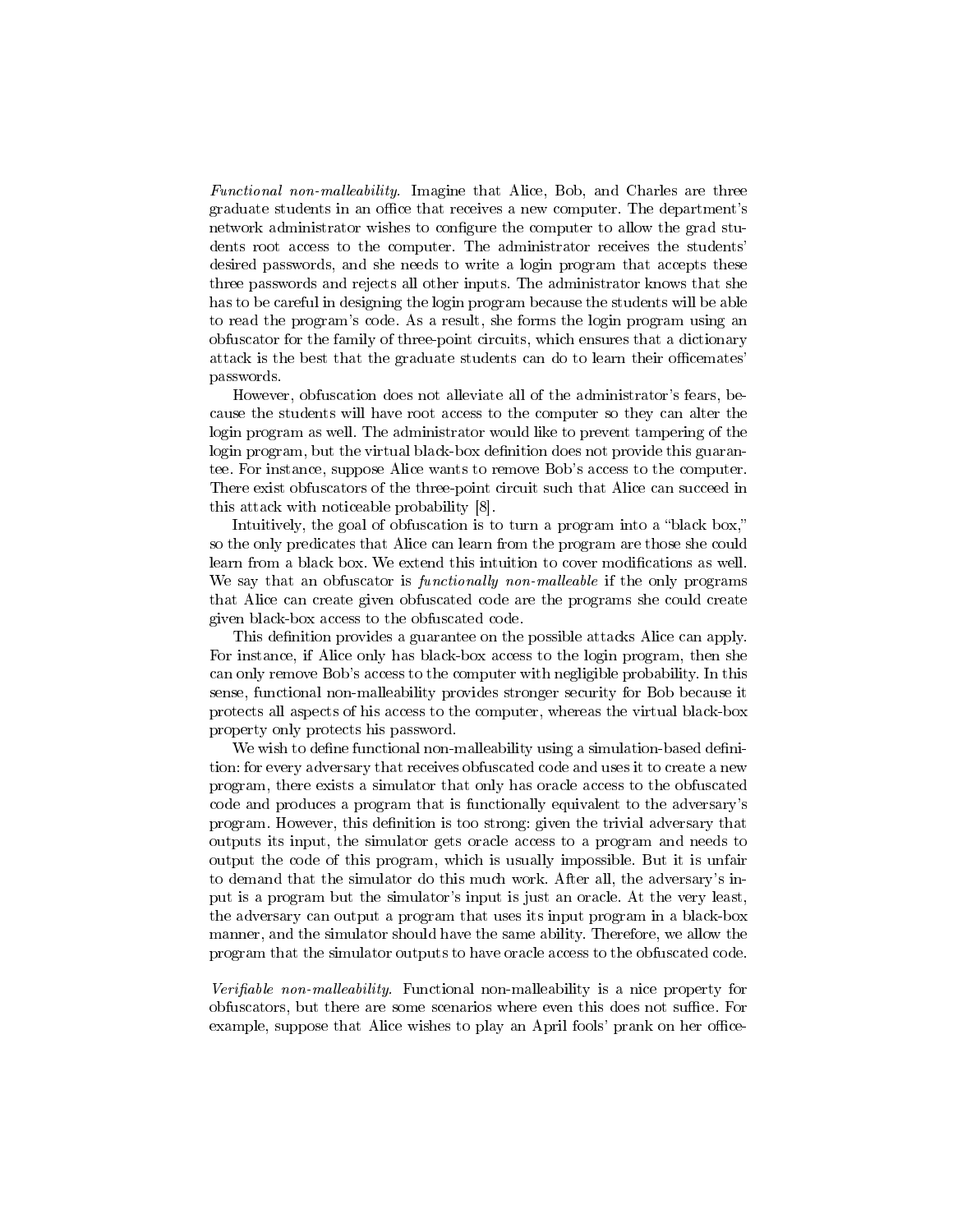mates by altering the login program to accept their old passwords appended to the string "Alice is great." Alice only knows her own password, so she cannot run the obfuscator to produce this modified program. Nevertheless, she can write the following program: "on input a string s, check that s begins with 'Alice is great,' and if so, remove it from  $s$  and send the rest of the string to the administrator's login program." Functional non-malleability does not prevent this prank. In fact, it is impossible to prevent this prank because Alice only uses the obfuscated login program in a black-box manner.

Still, this attack is not "perfect": after Alice performs this attack, the new login program "looks" very different from a program that the network administrator would create. As a result, we may not be able to prevent Alice from performing her prank, but we may be able to detect Alice's modification afterward and restore the original program. Alice's job is now harder, since she has to modify obfuscated code in such a way that the change is undetectable. We say that an obfuscator is *verifiably non-malleable* if the only programs Alice can create that pass a verification procedure are the programs she could create given black-box access to the obfuscated code. This approach gives us hope to detect attacks that we cannot prevent, although it requires a stronger model in which a verification procedure routinely audits the program.

In the setting of our example, one simple way to achieve non-malleability is for the network administrator to digitally sign every program she makes, and for the verification procedure to check the validity of the signature attached to an obfuscated program before running it. By the existential unforgeability of the signature scheme, Alice cannot make any modifications, so the non-malleability goal is achieved.

However, this solution requires that the verification procedure can find and store the network administrator's verification key, which may not be practical. We want the non-malleability guarantee to be an intrinsic property of the obfuscation, without relying on an external public key infrastructure. As a result, in this paper we consider "public" verifiers that depend only on the obfuscation algorithm, and not on the party performing the obfuscation. Informally, a veri fier algorithm  $V$  accepts programs if and only if they could have been produced by running the obfuscation algorithm. We stress that  $V$  does not receive any party-specific information (such as public keys), so it does not depend on the person that runs the obfuscator.

Veriability has interesting applications in and of itself, as we describe in the Discussion section below, but in this paper we only use it to create a simulationbased definition of verifiable non-malleability. The definition guarantees that an adversary cannot maul obfuscated code into a new program that passes the verification test unless there exists a simulator that can perform the same attack given only oracle access to the obfuscated code. (Note that the adversary must create a new program and not simply output the obfuscated code it receives.) Because we hope to detect attacks that operate in a black-box manner (which we could not hope to prevent in the functional setting), we no longer give the simulator the extra help that we gave it in the definition of functional non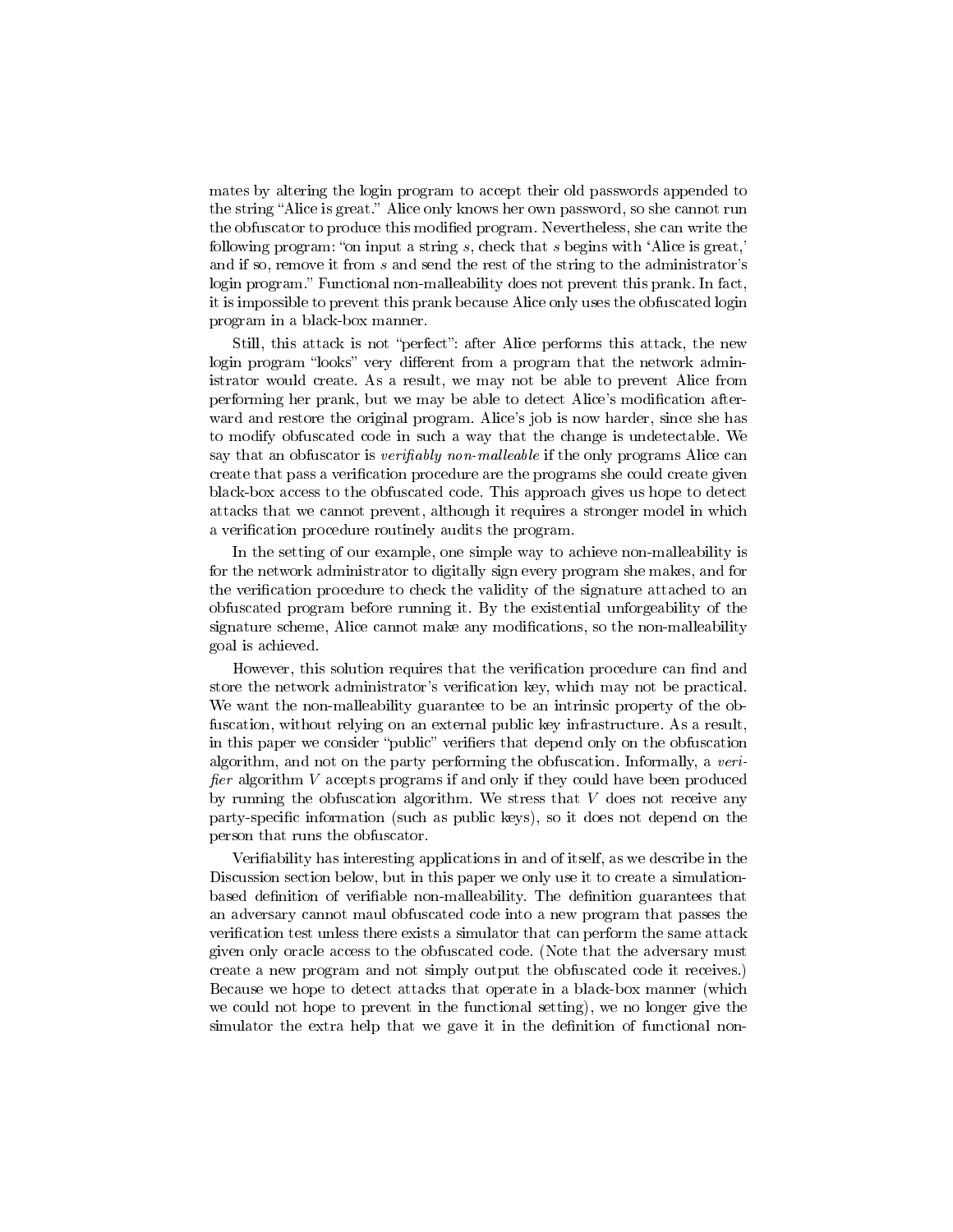malleability. Instead, the simulator must output a fully-functional program that does not have an oracle.

Comparison. We show that both forms of non-malleability imply the virtual black-box property. Intuitively, this relationship holds because an adversary that outputs programs should easily be able to encode a single bit of information in the output. As a result, all known impossibility results regarding the virtual black-box property continue to hold for both types of non-malleability [1,2].

Additionally, we compare the two flavors of non-malleability. The goal of functional non-malleability is to prevent as many malleability attacks as possible, whereas the goal of verifiable non-malleability is to *detect* as many attacks as possible. Intuitively, these goals are incomparable: the verifiable definition is stronger because we can detect more attacks than we can prevent, but on the other hand it is weaker because the model requires its participants to understand and apply the verification algorithm. We justify this intuition by showing that in the random oracle model, the two definitions of non-malleability are indeed incomparable.

Constructions. In the random oracle model, we show that the obfuscator for point circuits in  $[6]$  satisfies both functional and verifiable non-malleability. Next, we study the family of multi-point circuits, which accept a constant number of inputs. One idea to obfuscate the program that accepts values  $x_1, \ldots, x_m$  is as follows:

- 1. Use several instantiations of a single-point circuit obfuscator in order to create obfuscated programs  $P_1, P_2, \ldots, P_m$ , where each  $P_i$  accepts only the value  $x_i$
- 2. Create the program  $P$  that contains  $P_1$  through  $P_m$  as subroutines, and on input x, iteratively feeds x into the  $P_i$  and accepts if any one of these programs accept.

This methodology is known as concatenation, and it is shown in [8] that concatenation preserves obfuscation. That is, given any obfuscator for the family of single-point circuits, concatenation produces an obfuscator for the family of multi-point circuits. However, concatenation does not preserve non-malleability. The program P stores the subroutines  $P_1$  through  $P_m$  in a readily identifiable way, so an adversary can modify one accepted point by changing one of the subroutines. This is true even if the obfuscator for the family of single-point circuits is non-malleable.

In the verifiable setting, we resolve the problem with concatenation by using a self-signing technique to ensure that the subroutines are not modified. The verification algorithm associated with this construction runs the verification algorithm for the signature scheme. This approach does not suffice in the functional setting, where the self-signing technique is useless because there is no guarantee that any body checks the signature. Instead, we "glue" the accepted points together in such a way that any attempt to change the obfuscated code destroys information on all of the points simultaneously.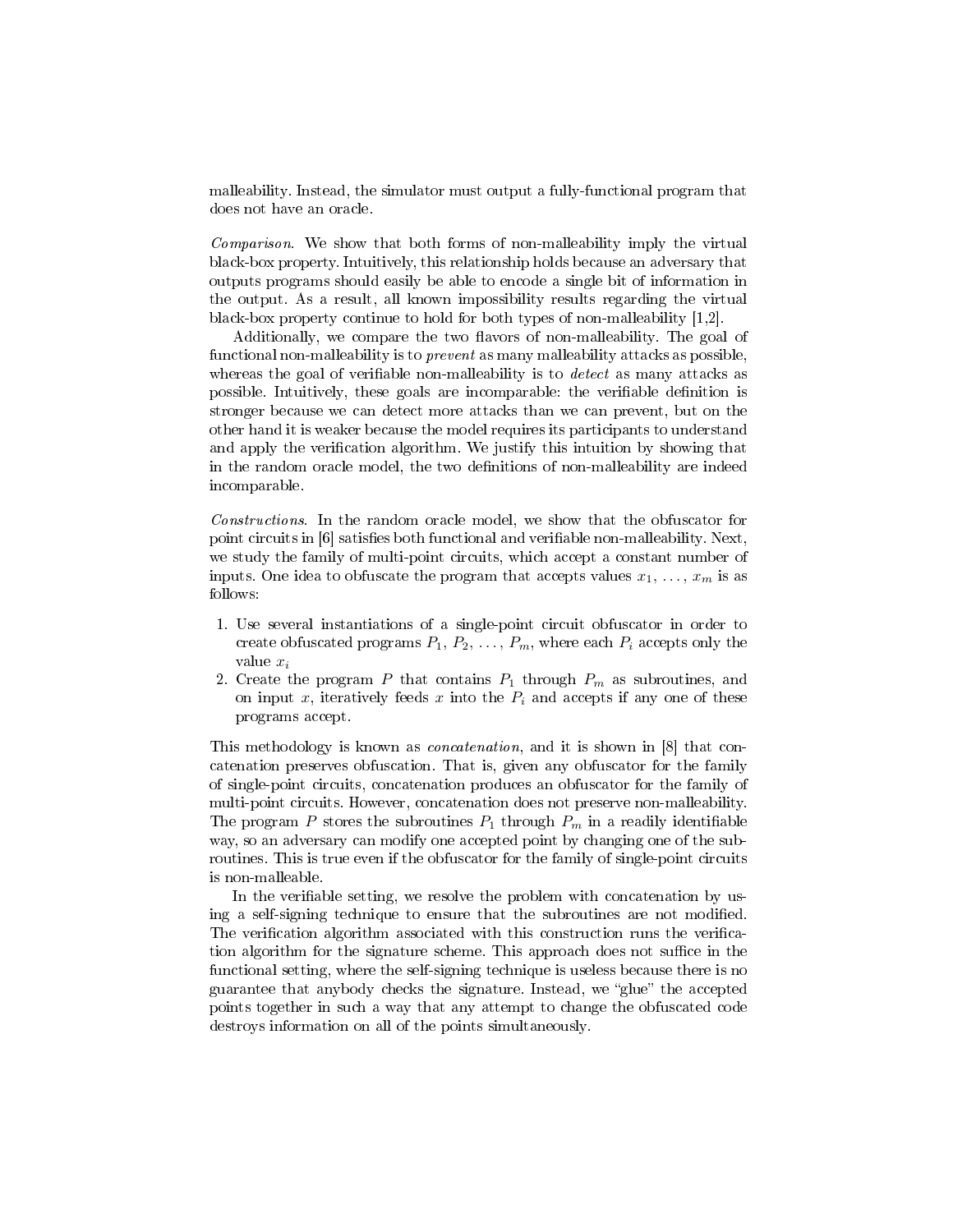We also give a construction that does not use random oracles. Instead, it uses the common reference string (CRS) model, in which a sequence of bits is chosen uniformly at random and published in a public location that all participants can access. (Note that this is different from a public key infrastructure because the CRS is not tied to the specific identity of the party performing the obfuscation.) We construct a veriably non-malleable obfuscation for the family of point circuits by providing any (potentially malleable) obfuscation along with a non-malleable NIZK proof of knowledge [11,12] that the obfuscator knows the point that is accepted.

Informally, a non-malleable NIZK proof of knowledge considers an adversary that can request multiple proofs for statements of its choice and then produces a new proof. The non-malleability guarantee requires that the adversary knows a witness to its constructed proof, so it cannot simply modify the old proofs to prove a new statement.

Intuitively, our construction is veriably non-malleable because an adversary can only make a program that passes the verification test if she knows its functionality, so she cannot produce a program that is related to a given obfuscated point circuit or else she would learn information about the obfuscated circuit, which is impossible by the virtual black-box property. However, the actual proof turns out to be delicate. Using proof techniques from [4], we achieve a somewhat weaker variant of verifiable non-malleability. Specifically, we show that for a large class of relations, no adversary can perform a modification that satisfies the relation with noticeable probability.

Discussion on verifiable obfuscation. The concept of verifiable obfuscation is useful even in situations where malleability is not a concern. For example, suppose you create a new computer program that solves an important problem. You wish to profit from your research by selling this program to others, but you also want to protect the algorithm that you discovered. Therefore, you sell an obfuscated version of the program to your customers. This protects your intellectual property, but another problem has presented itself. Your customers do not wish to install the obfuscated program on their computers because they no longer have any guarantees about what this program does. For all they know, the program could contain a virus, and because the program is obfuscated there is no hope for a virus checker to detect the presence of a virus. Hence, you need a verification algorithm that proves to your customers that you are selling them a program from the proper family.

Future work. First, the constructions in this paper use the random oracle model or common reference string model. It remains an open question to construct a non-malleable obfuscator (of either flavor) without trusted setup.

Second, we provide a verifiably non-malleable obfuscation of single-point circuits in the CRS model for a large class of relations. Unfortunately, extending this construction to the multi-point setting is insufficient, as it only succeeds for a small class of relations. It remains open to find a better construction in the multi-point setting.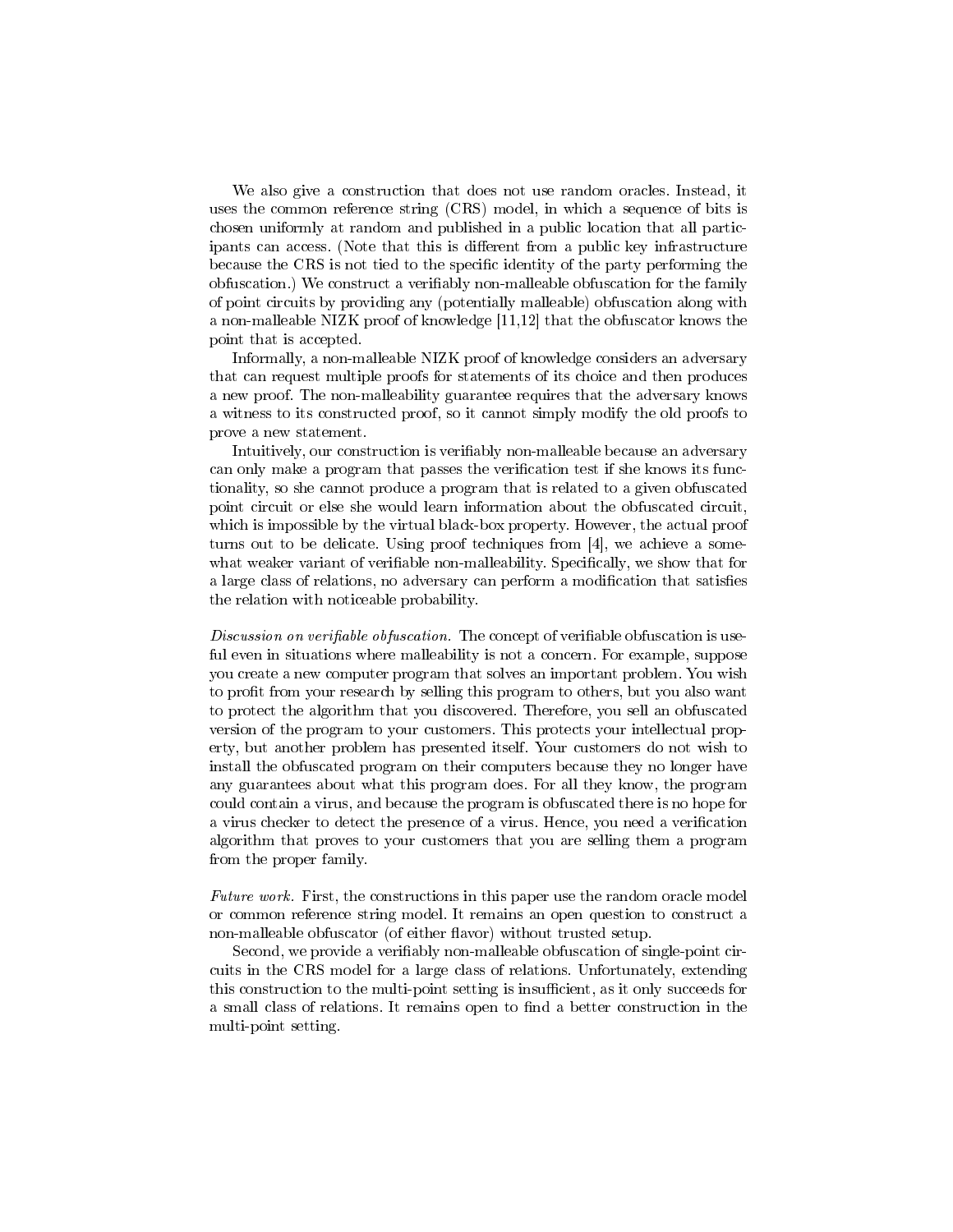Organization. In Section 2, we provide an overview of virtual black-box obfuscation [1,2]. In Section 3, we provide rigorous denitions of the two notions of non-malleability. In Sections 4 and 5, we present non-malleable obfuscators of both flavors for the family of multi-point circuits.

## 2 Obfuscation

In  $[1]$ ,  $[2]$ , and other works, an obfuscator is defined as a compiler that takes a circuit as input and returns another circuit. The output circuit should be equivalent in functionality to the input circuit, but the output circuit should be unintelligible in the sense that any information that can be obtained from the output circuit can also be obtained with oracle access to the circuit. In this paper we will be interested in obfuscation with dependent auxiliary information, as defined in  $[2]$ .

Throughout this work, the adversaries and simulators are assumed to be non-uniform.

**Definition 1 (Obfuscation).** Let  $C = \{C_n\}_{n\in\mathbb{N}}$  be a family of polynomial-size circuits, where  $C_n$  denotes all circuits of input length n. A probabilistic polynomial time (PPT) algorithm  $\mathcal O$  is an obfuscator for the family  $\mathcal C$  operating over randomness  $\mathcal{R} = {\mathcal{R}_n}$  if the following three conditions are met.

Approximate functionality: There exists a negligible function  $\varepsilon$  such that for every n, every circuit  $C \in \mathcal{C}_n$ , and for all  $x \in \{0,1\}^n$ ,

$$
\Pr[r \leftarrow \mathcal{R}_n, C' \leftarrow \mathcal{O}(C, r) : C(x) = C'(x)] > 1 - \varepsilon(n) .
$$

If this probability is always 1, then we say that  $\mathcal O$  has exact functionality.

- $-$  Polynomial slowdown: There exists a polynomial p such that for every  $n$ , circuit  $C \in \mathcal{C}_n$ , and  $r \in \mathcal{R}_n$ , the description length  $|\mathcal{O}(C,r)| \leq p(|C|)$ .
- Virtual black-box: For every polynomial  $\rho$  and every PPT adversary A, there exists a PPT simulator S such that for all sufficiently large n, for all  $C \in \mathcal{C}_n$ , and for all auxiliary information  $z \in \{0,1\}^*,$

$$
|\Pr[A(\mathcal{O}(C), z) = 1] - \Pr[S^C(1^n, z) = 1]| < \frac{1}{\rho(n)},
$$

where the first probability is taken over the coin tosses of A and  $\mathcal{O}$ , and the second probability is taken over the coin tosses of S. Furthermore, we require that  $A$  and  $S$  operate in time polynomial in the length of their first input.

We define obfuscation without auxiliary information in the same manner, except that the auxiliary information is removed from the virtual black-box definition. Unless otherwise specified, in this paper we assume that obfuscations are secure with respect to dependent auxiliary information.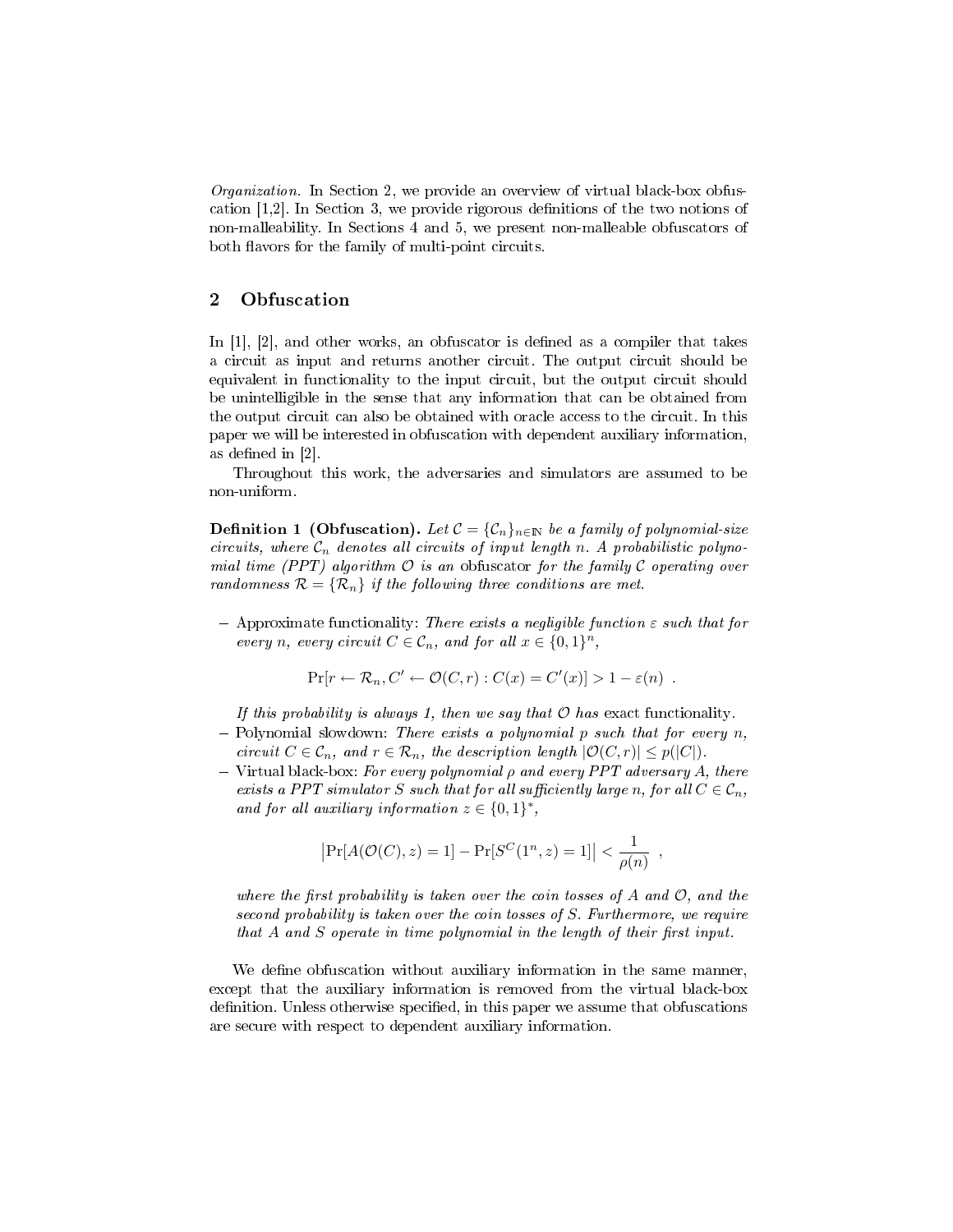### 3 Defining Non-malleable Obfuscation

In this section, we rigorously define the two variants of non-malleable obfuscation.

### 3.1 Functionally Non-malleable Obfuscation

We obtain functionally non-malleable obfuscation by generalizing the virtual black-box definition to allow the adversary and simulator to output programs instead of bits. Intuitively, a functionally non-malleable obfuscation has the property that an adversary, given the obfuscated code to a program, can only make a related program if it could have already done so given only black-box access to the program.

This is problematic in general, because the simulator cannot emulate all programs that the adversary can produce [1,7]. For example, consider the adversary that outputs its input. Then, the simulator has oracle access to a circuit and has to produce a program that is functionally equivalent to its oracle. This is impossible unless the circuit is learnable with oracle queries, in which case the entire concept of obfuscation is uninteresting. To make the definition meaningful, we allow the program that the simulator produces to make oracle queries to the original circuit as well.

To capture the effectiveness of an adversary's modification, we introduce a polynomial-time computable relation  $E$  that receives the adversary's input program and output program. The adversary succeeds in the modification if  $E$ accepts it. The definition of non-malleability ensures that for every relation  $E$ , the simulator can perform a successful modification with the approximately the same probability as the adversary.

One technical concern about the relation  $E$  is the manner in which it receives the adversary's input and output programs. The goal of functional nonmalleability is to compare the functionality of these programs, and not their underlying code, so  $E$  should operate in the same manner when given functionally equivalent inputs. Our definition resolves this issue by giving the relation a "canonical" member of the family that is equivalent to the adversary's output program. (See the Discussion section below for more detail on this issue.)

Additionally, in many situations, the adversary knows some a-priori useful information on the obfuscated program, so we allow dependent auxiliary information in the definition of non-malleability. For instance, in the motivating example from the Introduction in which Alice wishes to modify a login program, she possesses the knowledge of her own password.

**Definition 2** (Functional equivalence). We say that two circuits  $C_1$  and  $C_2$ are functionally equivalent, and write  $C_1 \equiv C_2$ , if for all inputs x it holds that  $C_1(x) = C_2(x)$ .

**Definition 3** (Functionally non-malleable obfuscation). Let C and D be families of circuits, and let  $\mathcal O$  be a PPT algorithm. We say that  $\mathcal O$  is an obfuscator for C that is functionally non-malleable over  $D$  if the following three conditions hold: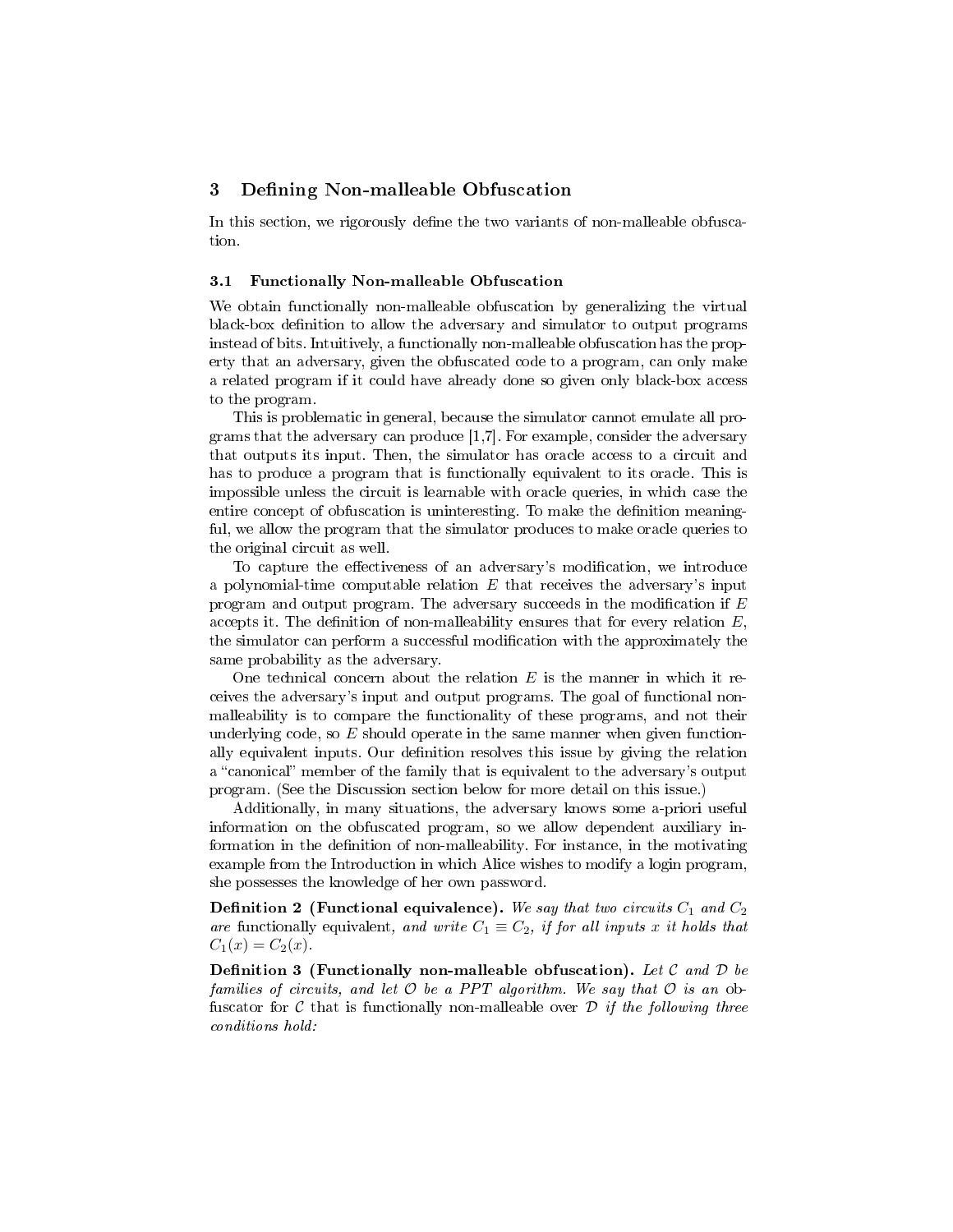- Almost exact functionality: There exists a negligible function  $\varepsilon$  such that for every n and every circuit  $C \in \mathcal{C}_n$ ,  $Pr[r \leftarrow \mathcal{R}_n : \mathcal{O}(C, r) \equiv C] > 1 - \varepsilon(n)$ .
- $-$  Polynomial slowdown: There exists a polynomial p such that for every  $n$ , circuit  $C \in \mathcal{C}_n$ , and  $r \in \mathcal{R}_n$ , the description length  $|\mathcal{O}(C,r)| \leq p(|C|)$ .
- Functional non-malleability: for every polynomial  $\rho$  and PPT adversary A, there exists a PPT simulator  $S$  such that for all sufficiently large n, for all circuits  $C \in \mathcal{C}_n$ , for all auxiliary information  $z \in \{0,1\}^*$ , and for all polynomial time computable relations  $E : C_n \times D_n \to \{0,1\}$  (that may depend on the circuit  $C$ ),

$$
|\Pr[P \leftarrow A(\mathcal{O}(C), z) : \exists D \in \mathcal{D}_n \text{ s.t. } D \equiv P \text{ and } E(C, D) = 1]
$$
  
-
$$
|\Pr[Q \leftarrow S^C(1^n, z) : \exists D \in \mathcal{D}_n \text{ s.t. } D \equiv Q^C \text{ and } E(C, D) = 1]| < \frac{1}{\rho(n)},
$$

where the probabilities are over the coin tosses of  $A, \mathcal{O}$ , and  $S$ . We require that A and S run in time polynomial in the length of their first inputs.

If  $\mathcal{D} = \mathcal{C}$ , we say that  $\mathcal{O}$  is a functionally non-malleable obfuscator for  $\mathcal{C}$ .

Discussion. We make several remarks about this definition.

Almost exact functionality. The functionality requirement here is stronger than the one used in Definition 1 above. Approximate functionality only guarantees that an obfuscated program  $\mathcal{O}(C, r)$  is "close" in functionality to C. However,  $\mathcal{O}(C,r)$  might never have the same functionality as C does (for any choice of r). By contrast, almost exact functionality requires that the two circuits have identical functionality for most choices of r.

We note that most of the constructions in this paper satisfy exact functionality.

*Bivariate relation.* In this definition, the bivariate relation  $E$  is allowed to depend on the choice of circuit  $C \in \mathcal{C}_n$ . Thus, restricting attention to univariate relations  $E(D)$  results in an equivalent definition. We use a bivariate relation only to emphasize the fact that  $E$  depends on both  $C$  and  $D$ .

Possible definitions for  $E$ . As mentioned above, an important feature of the definition is that  $E$  only depends on the functionality of the adversary's output P and simulator's output  $Q^C$ , and not on the code of these circuits. We found three possible ways to enforce this condition on  $E$ .

First, we can constrain  $E$  to receive only oracle access to the program  $P$  or  $Q^C$ . As a result, it follows immediately that E only depends on the functionality of these programs, and not on their underlying code. Unfortunately, this definition is too weak, because there are many natural predicates that cannot be tested by relations of this type.

For instance, consider the family of point circuits, where  $I_w$  is the circuit that accepts only the string  $w$ . Suppose the adversary is given an obfuscation of the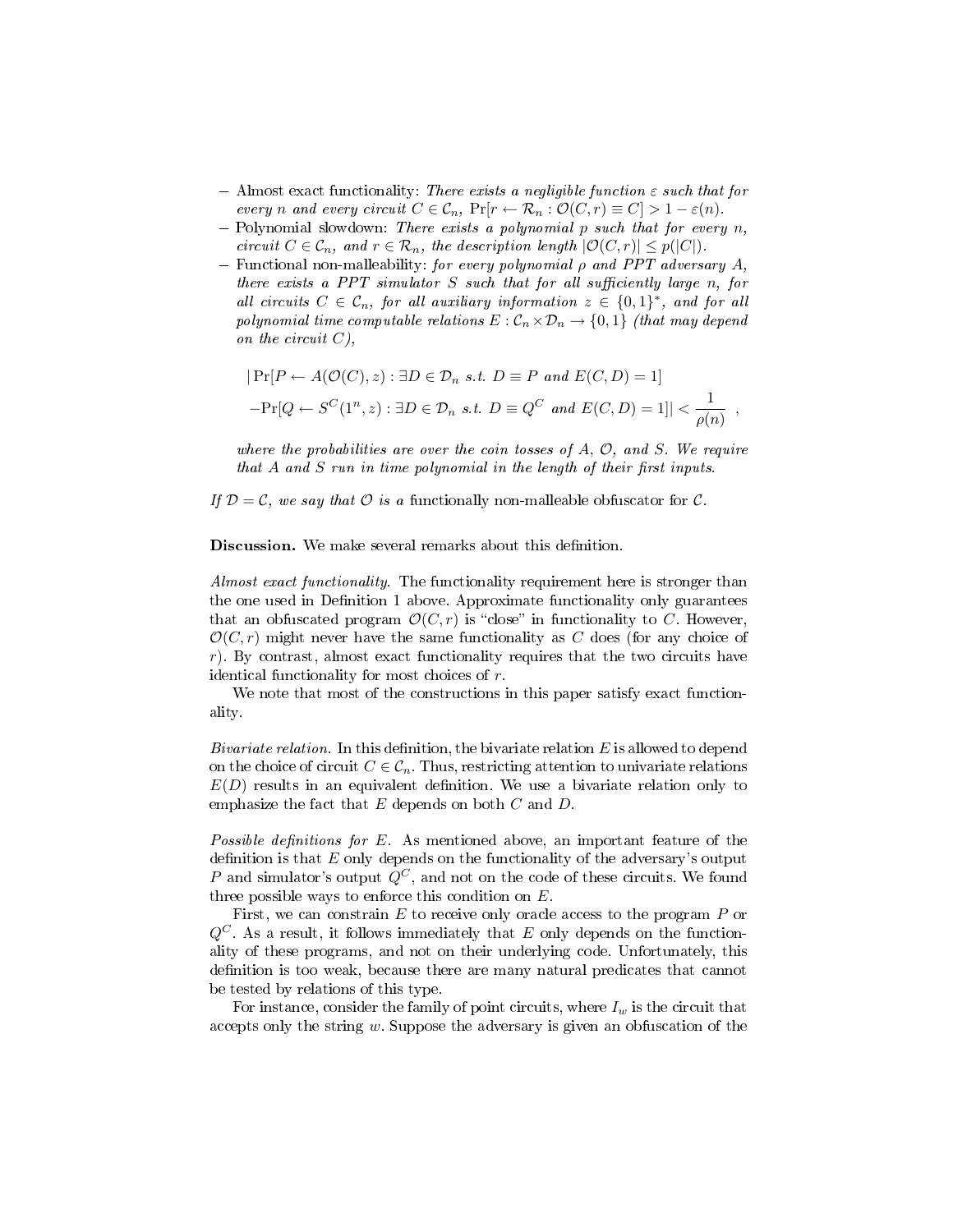point circuit  $I_x$  and wishes to create a new point circuit  $I_y$  such that the first bit of x and y are equal. No polynomial-time relation  $E$  (even ones that know  $x$ , since  $E$  can depend on  $x$ ) can test the adversary's probability of success given only oracle access to  $I_y$ . We believe that relations of this type are meaningful, and therefore we want a definition that can test for them.

Second, we can give the relation E full access to the code of P or  $Q^C$ , but restrict our attention to relations that have identical output when given two functionally equivalent programs. Specifically, we only consider relations  $E$  such that given any programs  $C \in \mathcal{C}_n$ ,  $D \in \mathcal{D}_n$ , and P, P' such that  $D \equiv P \equiv P'$ , it follows that  $E(C, P) = E(C, P')$ . This definition does allow E access to the code of its input programs. The advantage of this definition is that  $E$  finally gets access to the code of the programs. The disadvantage is that the condition we impose on relations is very restrictive. As a result, it is still impossible to compute many relations, such as the one described in the previous paragraph.

Specifically, the virtual black-box definition guarantees that any relation  $E(I_x, \mathcal{O}(I_y))$  cannot compute whether x and y have the same first bit with probability greater than  $\frac{1}{2}$ . Thus, the condition that we impose on E is that it has the same probability of success even when it is given  $I_x$  and  $I_y$  as inputs, in which case  $E$  has enough information to perform the computation with probability 1 but must fail half of the time anyway in order to be consistent with the condition.

Third, we can allow all polynomial-time relations  $E$ , but instead of providing the code of P or  $Q^C$  as input to E, we provide the code of a functionally equivalent member in  $\mathcal{D}_n$ . This is the option we use in Definition 3 above, because it clearly satisfies the requirement that  $E$  only depend on the functionality of the adversary and simulator's output, and it is a stronger definition that can test for many relations that the previous two definitions cannot. For these reasons, we choose to use relations of this type in the definition of functional non-malleability.

One technical point to keep in mind is that the relation  $E$  takes the description of circuits in  $\mathcal{C}_n$  and  $\mathcal{D}_n$  as input. As a result, this definition is dependent upon the representation of the circuits in these families, and not just the functionality of these circuits. Therefore, we should choose a representation of the circuit families that enables relations to extract important information easily from the description of a circuit.

As a result, we define the families of multi-point circuits as follows. Given  $w_1, w_2, \ldots, w_m \in \{0, 1\}^n$ , let  $I_{\{w_1, \ldots, w_m\}}$  be the circuit that stores  $w_1, \ldots, w_m$ in some canonical, explicit manner, and on input x returns 1 if and only if  $x = w_i$ for some *i*. In particular, relations can extract the strings  $w_1, \ldots, w_m$  from the description of  $I_{\{w_1,...,w_m\}}$  in polynomial time. Note that the  $w_i$  need not be distinct, so the circuit  $I_{\{w_1,\ldots,w_m\}}$  accepts between 1 and m points. For technical reasons, we may also want to consider the circuit  $I_{\emptyset}$  that immediately rejects all inputs. Let

$$
\mathcal{P}_n^m = \{I_{\{w_1,\dots,w_m\}} : w_1,\dots,w_m \in \{0,1\}^n\} \cup \{I_{\emptyset}\}\
$$

be the set of all *m*-point circuits on *n* bits, and let  $\mathcal{P}^m = {\{\mathcal{P}_n^m\}}_{n \in \mathbb{N}}$  be the family of m-point circuits. Also, let  $\mathcal{P}^{m+}$  be the subfamily that does not include  $I_{\emptyset}$ .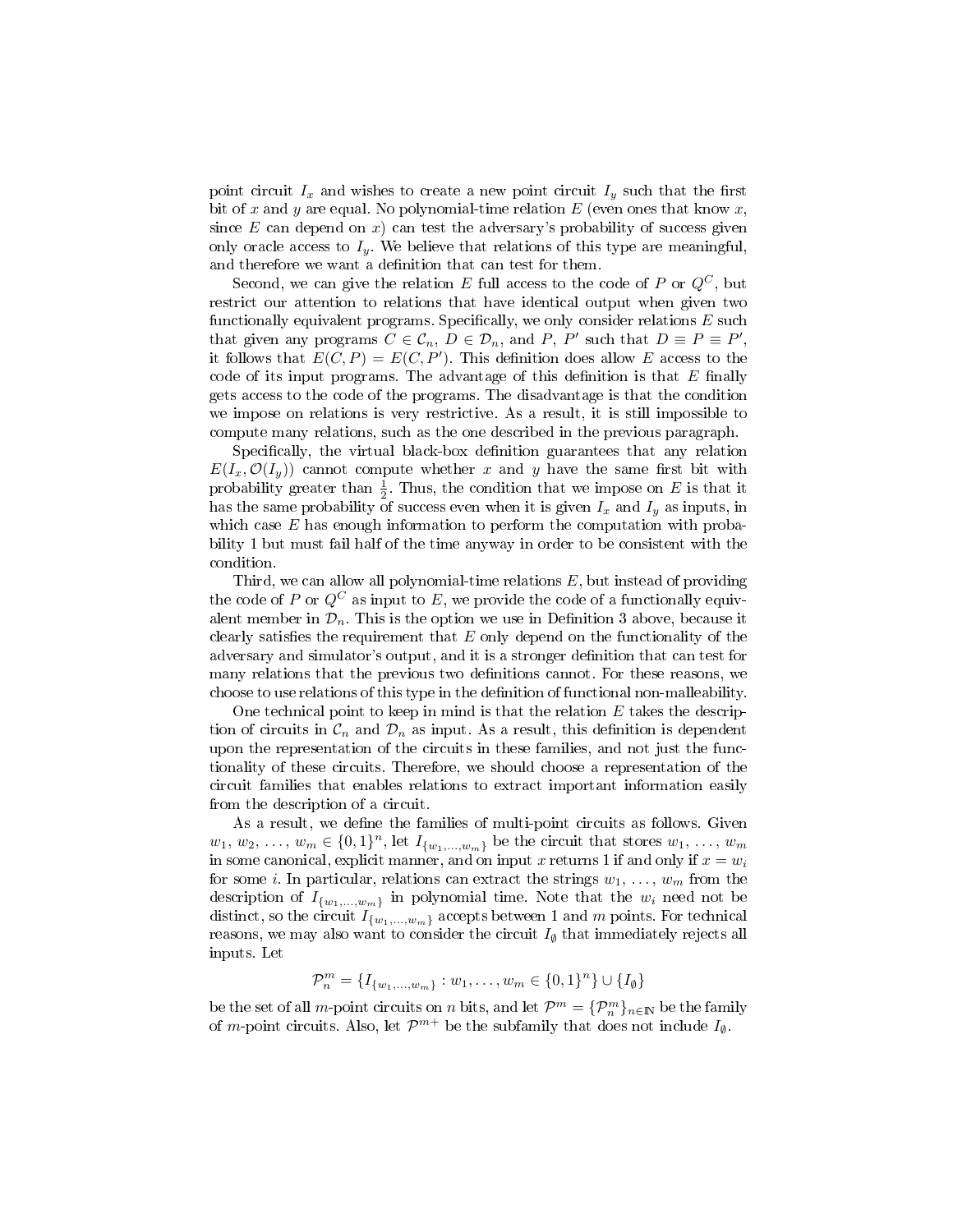Output family  $D$ . According to our definition, an adversary succeeds only if it outputs a circuit that is equivalent to a circuit in the family  $D$ . The most natural family to choose is  $\mathcal{D} = \mathcal{C}$ , but we allow  $\mathcal D$  to be different from  $\mathcal C$  in order to consider a wider range of adversaries. For instance, perhaps  $\mathcal C$  is the family of point circuits, but we are concerned with adversaries that produce two-point circuits as output as well. The denition of functional non-malleability allows us to form a larger family  $\mathcal D$  to acknowledge this.

Of course, there is no reason to stop there: we may also be concerned with an adversary that produces a three-point circuit, or a four-point circuit, or any circuit for that matter. In fact, the presence of the circuit family  $D$  in the definition seems restrictive. It would be nice if our definition simultaneously covered all possible outputs of the adversary, and not just those in a specific family. In other words, we would like a functionally non-malleable obfuscator when  $\mathcal D$  is the family of all circuits, but unfortunately this is impossible. Intuitively, the family of all circuits is so big that it allows A to output the obfuscated code that it receives as input, which the simulator cannot do. A formal proof can be found in the full version of this paper [13].

Comparison to virtual black-box obfuscation. Now that we have introduced a new definition of obfuscation, it is natural to compare it to the old one. We show that the functional non-malleability property implies the virtual black-box property (at least for reasonable choices of the circuit family  $\mathcal{D}$ ). This justifies our terminology of using the word "obfuscation" in Definition 3.

**Theorem 4.** Let C and D be circuit families, and let O be an obfuscator for C that is functionally non-malleable over  $D$ . Furthermore, suppose that for sufficiently large n, there exist circuits  $D_0, D_1 \in \mathcal{D}_n$  such that  $D_0 \not\equiv D_1$ . Then,  $\mathcal{O}$ satisfies the virtual black-box property. As a result,  $\mathcal O$  is an obfuscator for  $\mathcal C$ .

This theorem also holds if neither the virtual black-box property nor functional non-malleability allows auxiliary information.

Intuitively, this theorem holds because an adversary that outputs programs can use this channel to transmit a single bit of information  $b$  by outputting the program  $D_b$ . See the full version of this paper [13] for a rigorous proof.

One consequence of this theorem is that all impossibility results pertaining to the virtual black-box property immediately carry over to the non-malleability setting [1,2].

#### 3.2 Verifiably Non-malleable Obfuscation

In this section, we develop the notion of verifiable obfuscation and use it to define another definition of non-malleability.

**Definition 5 (Verifier).** Given a pair of PPT algorithms  $O$  and  $V$  and a circuit family C, we say that V is a verifier for O applied to C if there exists a negligible function  $\varepsilon$  such that for all n and for all  $C \in \mathcal{C}_n$ ,  $Pr[V(\mathcal{O}(C)) = 1] > 1 - \varepsilon(n)$ , where the probability is taken over the randomness of  $V$  and  $\mathcal{O}$ .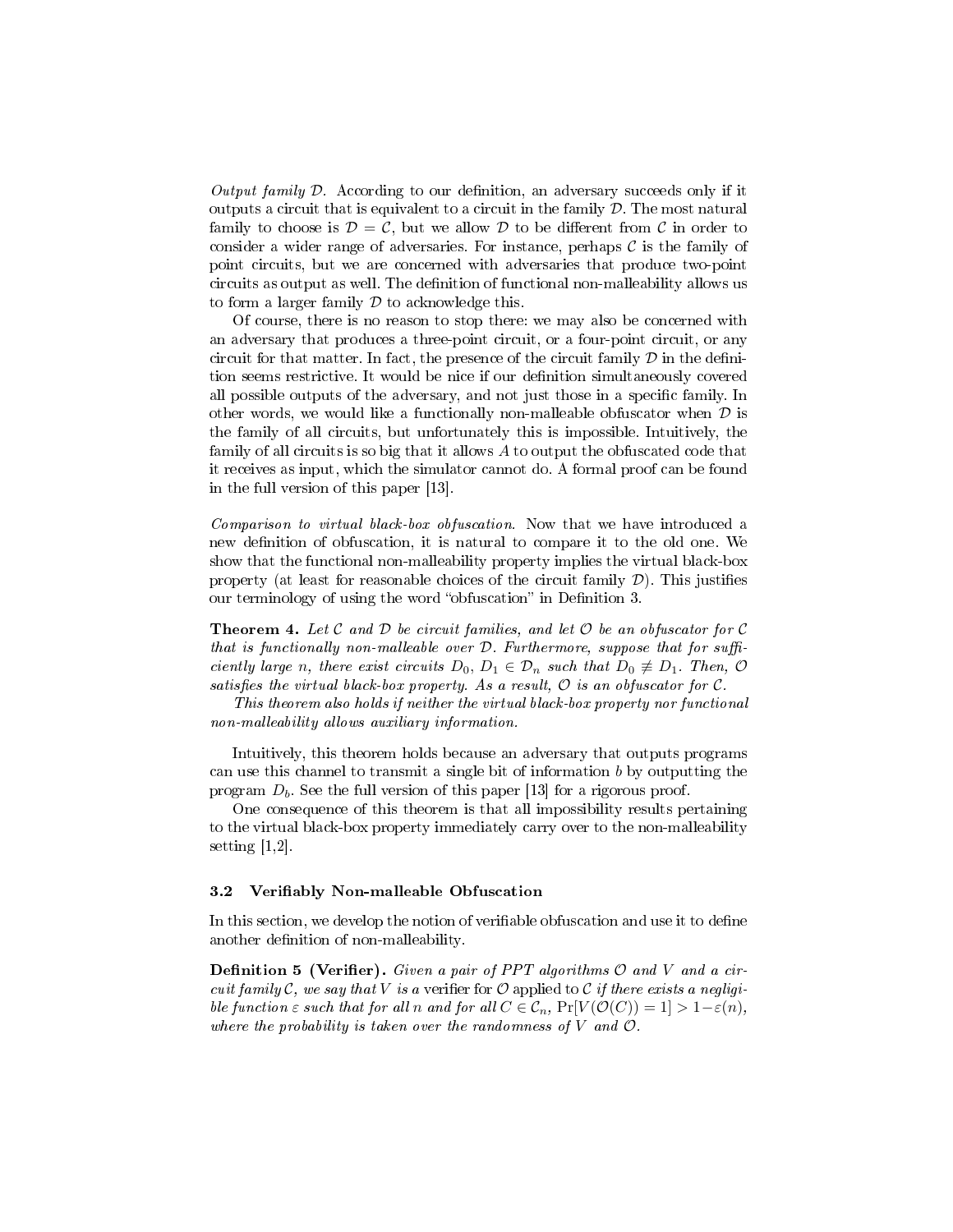If  $\mathcal O$  is an obfuscator for the family of circuits  $\mathcal C$ , then we say that the pair  $(\mathcal{O}, V)$  constitutes a verifiable obfuscator for C.

We do not place any restrictions on  $V$  when its input is not the result of the obfuscator applied to a circuit in the family. In particular, given any obfuscator  $\mathcal{O}$ , the pair  $(\mathcal{O}, 1)$  is a verifiable obfuscator, where 1 is the algorithm that accepts all inputs. In many cases, however, we can create much better verification algorithms. For example, the  $(r, r^x)$  construction of [4] can simply be verified by checking whether  $r$  and  $r^x$  are elements in the desired group  $G$  of prime order, because there is a unique discrete log of  $r^x$  so the program does implement a point circuit as desired. This results in a *perfect verifier* that accepts its input program if and only if it has the form of a program produced by the obfuscator.

Now we create a definition of non-malleability for verifiable obfuscators. As before, we consider an adversary that takes an obfuscated circuit as input and outputs a program. In this model, the adversary succeeds only if her output program passes the verification test and is related to the input program. Our definition of non-malleability requires that a simulator succeeds with approximately the same probability, so it must also output a program that passes the verification test. In particular, we no longer give an oracle to the program constructed by the simulator. A formal definition follows.

Definition 6 (Verifiable non-malleability). Let  $C$  and  $D$  be a families of circuits such that  $C \subseteq \mathcal{D}$ , and let  $\mathcal{O}$  and V be PPT algorithms. We say that  $(\mathcal{O}, V)$ is an obfuscator for C that is verifiably non-malleable over  $D$  if the following four conditions hold:

- Verification: V is a verifier for  $\mathcal O$  applied to C. Additionally, for every n and every circuit P with n bits of input such that  $V(P) = 1$ , there exists  $D \in \mathcal{D}_n$ such that  $P \equiv D$ .
- Almost exact functionality: There exists a negligible function  $\varepsilon$  such that for every n and every circuit  $C \in \mathcal{C}_n$ ,  $\Pr[r \leftarrow \mathcal{R}_n : \mathcal{O}(C, r) \equiv C] > 1 - \varepsilon(n)$ .
- $-$  Polynomial slowdown: There exists a polynomial p such that for every n, circuit  $C \in \mathcal{C}_n$ , and  $r \in \mathcal{R}_n$ , the description length  $|\mathcal{O}(C,r)| \leq p(|C|)$ .
- Verifiable non-malleability: for every polynomial  $\rho$  and PPT adversary A, there exists a PPT simulator  $S$  such that for all sufficiently large n, for all circuits  $C \in \mathcal{C}_n$ , for all auxiliary information  $z \in \{0,1\}^*$ , and for all polynomial time computable relations  $E: \mathcal{C}_n \times \mathcal{D}_n \to \{0, 1\},\$

$$
|\Pr[P \leftarrow A(\mathcal{O}(C), z) : P \neq \mathcal{O}(C), V(P) = 1, \exists D \in \mathcal{D}_n \ s.t. \ D \equiv P, E(C, D) = 1]
$$

$$
-\Pr[Q \leftarrow S^C(1^n, z) : V(Q) = 1, \exists D \in \mathcal{D}_n \ s.t. \ D \equiv Q, E(C, D) = 1]| < \frac{1}{\rho(n)},
$$

where  $A$  and  $S$  run in time polynomial in the length of their first inputs.

If  $\mathcal{D} = \mathcal{C}$ , we say that  $(\mathcal{O}, V)$  is a verifiably non-malleable obfuscator for  $\mathcal{C}$ .

It is potentially reasonable to relax the definition by not requiring the simulator to pass the verification text. We choose not to do so because the current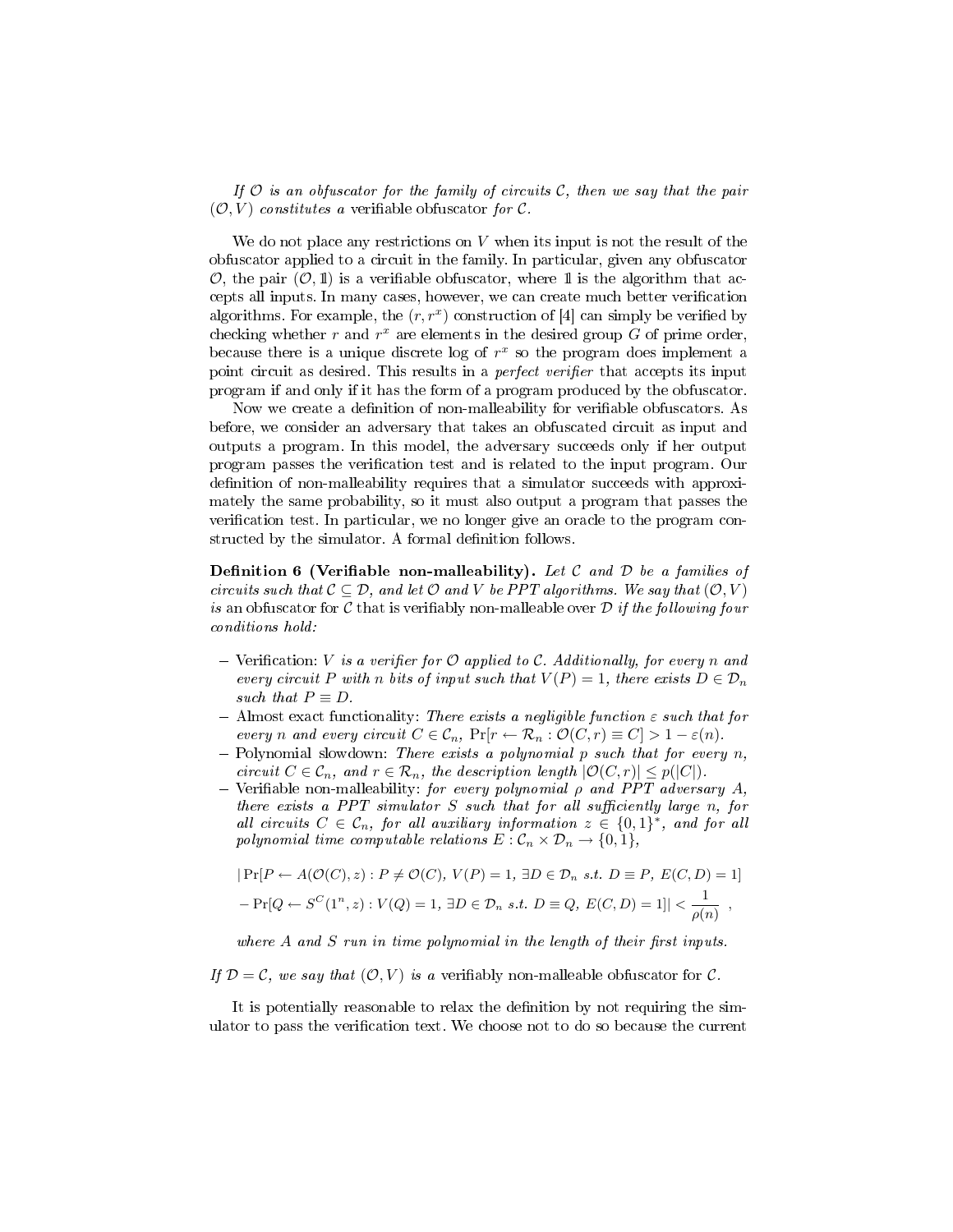definition puts the adversary and simulator on more equal footing and because all of our constructions satisfy the stronger notion.

We also note that the definition requires that  $V$  only accept circuits that are equivalent to members of  $D$ . The benefit of this restriction is that the adversary can efficiently test whether she outputs a circuit in  $\mathcal{D}_n$ , which is a requirement for her to succeed under this definition.

Additionally, the remarks pertaining to functional non-malleability also apply here:

- 1. Restricting to univariate relations  $E(D)$  results in an equivalent definition.
- 2. It is usually impossible to achieve verifiable non-malleability if  $\mathcal D$  is the family of all circuits.
- 3. Verifiable non-malleability also implies the virtual black-box property.

**Theorem 7.** Let C and D be circuit families, and let  $(\mathcal{O}, V)$  be an obfuscator for C that is verifiably non-malleable over  $D$ . Then,  $\mathcal O$  is an obfuscator for C. This theorem also holds if neither definition allows auxiliary information.

#### 3.3 Comparison

We conclude this section by showing that the two non-malleability definitions are incomparable. Intuitively, functional non-malleability prevents more attacks. This is reflected in the definition by the fact that an adversary attacking functional non-malleability does not have to pass a verification test, so the simulator must emulate more potential attacks. A concrete example of this separation is the obfuscator described in Algorithm 2 below, which does not prevent the attack described in the Introduction in which Alice removes Bob's password.

On the other hand, verifiable non-malleability *detects* more attacks. This is reflected in the definitions by the fact that the program  $Q$  constructed by the simulator is not given oracle access to  $C$  in the verifiable definition. A concrete example of this separation is the functionally non-malleable obfuscator for multi-point functions described in the full version of the paper [13], which is vulnerable to a slightly modied form of Alice's April fools' prank described in the Introduction.

## 4 Constructions of Functionally Non-malleable **Obfuscators**

In this section, we present a functionally non-malleable obfuscator for the family of multi-point circuits in the random oracle model.

We begin with the single-point case. Algorithm 1 describes an obfuscator  $\mathcal{O}_{\mathcal{P}^1}$  for the family  $\mathcal{P}^1$  [6]. Informally,  $\mathcal{O}_{\mathcal{P}^1}$  obfuscates the point circuit  $I_w$  by recording  $R(w)$ . This provides an information-theoretic way to hide the point w while still making it easy to check whether the input to the obfuscated program is w. However, the obfuscator should not be deterministic [4], so  $\mathcal{O}_{\mathcal{P}^1}$  uses some randomness as well.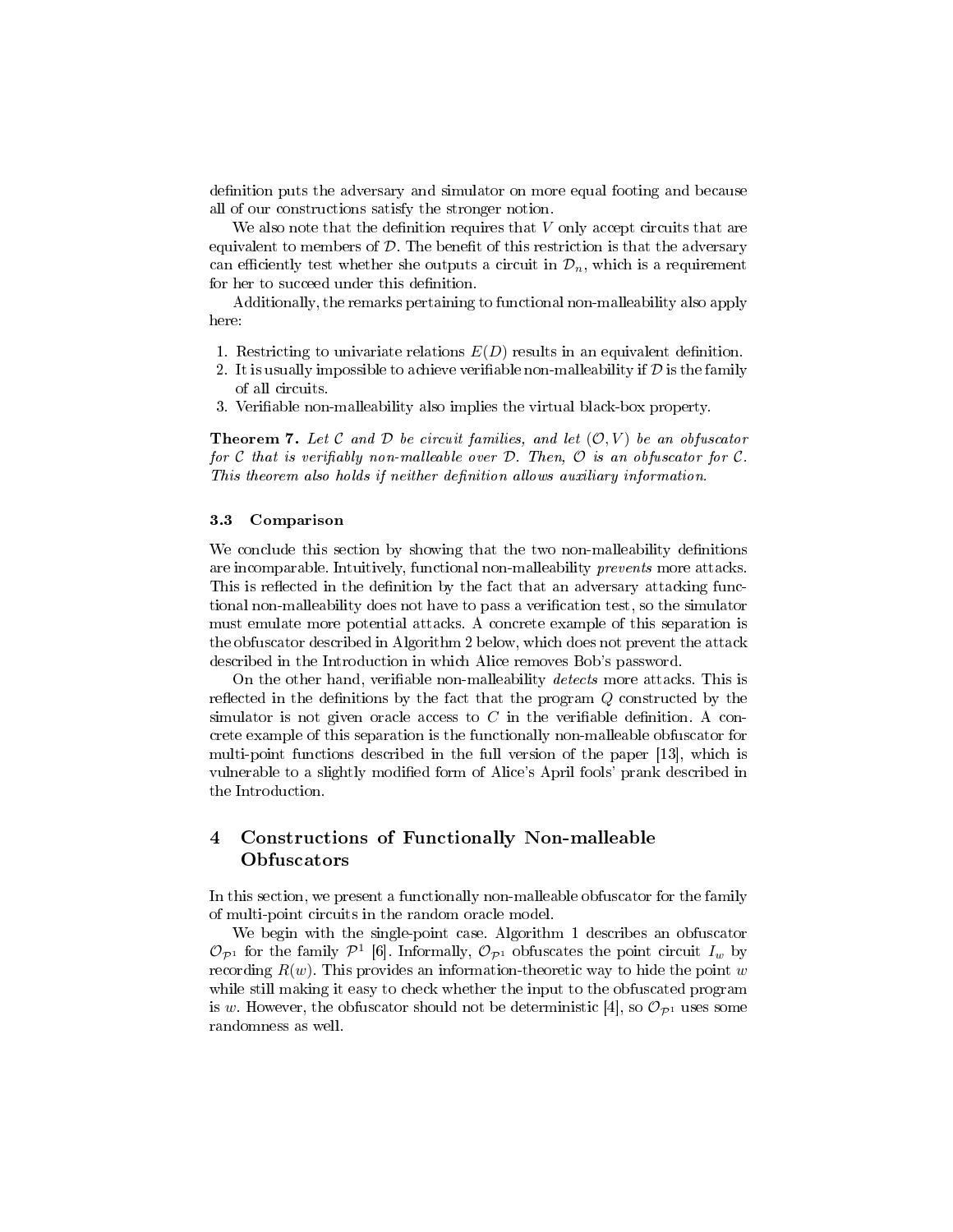## Algorithm 1 Obfuscator  $\mathcal{O}_{\mathcal{P}^1}$  for the family of point circuits  $\mathcal{P}^1$

**Input:** a circuit of the form  $I_w$  or  $I_\emptyset$ 1: if the input circuit is  $I_{\emptyset}$  then

2: choose  $r \stackrel{U}{\leftarrow} \{0,1\}^{3|w|}$  and  $t \stackrel{U}{\leftarrow} \{0,1\}^{4|w|}$  (that is, uniformly at random)

3: else

4: extract the point w and choose randomness  $r \stackrel{U}{\leftarrow} \{0,1\}^{3|w|}$ 

5: set  $t = R(w \circ r)$ , where  $\circ$  denotes the string concatenation operation

- 6: end if
- 7: output the circuit  $\Phi_{r,t}$  that stores r and t in some clearly identifiable manner, and on input a string x, outputs 1 if  $R(x \circ r) = t$  and 0 otherwise

**Theorem 8.** In the random oracle model, the algorithm  $\mathcal{O}_{\mathcal{P}^1}$  is a functionally non-malleable obfuscator for the family of point circuits  $\mathcal{P}^1$ .

Due to space constraints, rigorous proofs of non-malleability for all of our constructions are deferred to the full version of this paper [13].

Constructing a functionally non-malleable obfuscator for the family of multipoint circuits  $\mathcal{P}^m$  is significantly more difficult. Roughly speaking, the principal issue is that the obfuscated program must "bundle together" the  $m$  points in a way that would prevent the adversary from changing any point in the bundle without applying the exact same change to all points in the bundle. For instance, simply concatenating  $m$  obfuscations of a single-point circuit (even obfuscations that are individually non-malleable) does not suffice because an adversary will be able to change some of the points at will. Instead, the obfuscated program must be a "house of cards" in the sense that an adversary cannot change the code without destroying information about all of the accepted points simultaneously. Our construction is described in the full version of this paper [13].

## 5 Constructions of Verifiably Non-malleable Obfuscators

In this section, we present verifiably non-malleable obfuscators for the family of multi-point circuits in the random oracle and common reference string models.

### 5.1 Random Oracle Model

In the single-point case, the obfuscator  $\mathcal{O}_{\mathcal{P}^1}$  from Algorithm 1 can also be used to create a verifiably non-malleable obfuscation. Let  $V_{\mathcal{P}^1}$  be the verification algorithm that accepts if and only if its input is a program of the form  $\Phi_{r,t}$ . It is clear from Algorithm 1 that  $V_{\mathcal{P}^1}$  always accepts proper obfuscations of point circuits.

**Theorem 9.** In the random oracle model,  $(\mathcal{O}_{\mathcal{P}^1}, V_{\mathcal{P}^1})$  is a verifiably non-malleable  $\textit{obfuscator}$  for  $\mathcal{P}^1$ .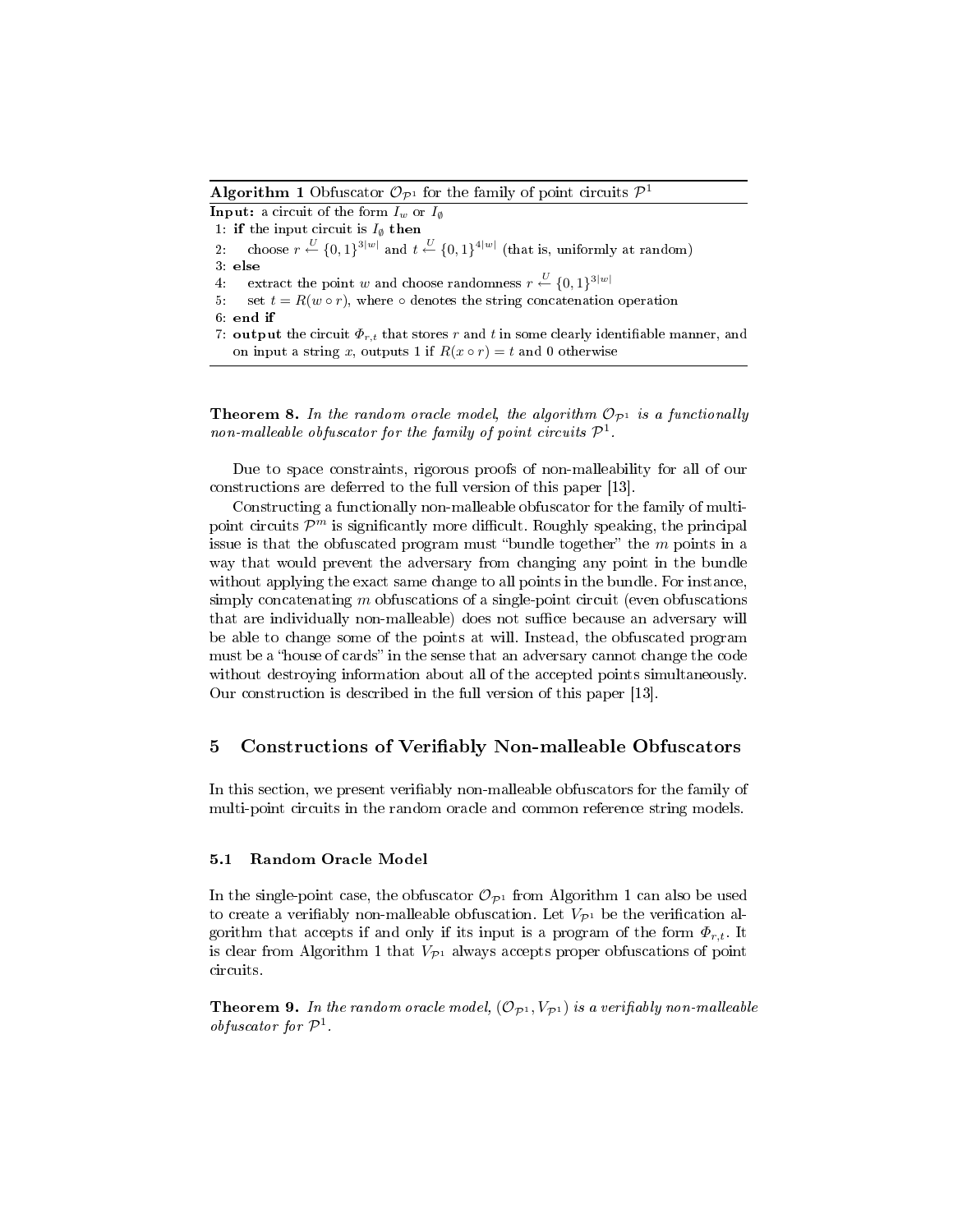In the multi-point setting, we can concatenate m copies of  $\mathcal{O}_{\mathcal{P}^1}$  and "glue" them together using a self-signing technique in order to construct the obfuscator  $\mathcal{O}_{\mathcal{P}^m}$  described in Algorithm 2. The associated verification algorithm  $V_{\mathcal{P}^m}$  checks that its input program has the proper structure and validates the signature.

The self-signing technique ensures that an adversary will be detected if she tries to re-use any of the  $\mathcal{O}_{\mathcal{P}^1}$  obfuscations given to her, because she will not be able to forge the required signature. For instance, using the example described in the Introduction, Alice cannot keep the pieces of the obfuscated circuit that accept Charles and herself but remove the part that accepts Bob. However, the scheme does not *prevent* Alice from implementing this attack, so the scheme is malleable in the functional sense.

The one-time signature scheme can be constructed from any one-way function [14] so in particular it can be constructed from the random oracle.

**Algorithm 2** Obfuscator  $\mathcal{O}_{\mathcal{P}^m}$  for the family of *m*-point circuits

**Input:** a circuit of the form  $I_{\{w_1,\ldots,w_m\}}$  or  $I_{\emptyset}$ 

1: let  $k$  be the number of distinct accepted points for the input circuit (possibly  $0$ ) 2: extract the k distinct points  $w_1, \ldots, w_k$ 

- 3: choose randomness  $r_1,\ldots,r_m \stackrel{U}{\leftarrow} \{0,1\}^{3mn}$
- 4: choose a signature-verification key pair  $(s, v)$  for a one-time signature scheme
- 5: for  $i = 1$  to  $k$  do
- 6: set  $t_i = R(w_i \circ r_i \circ v)$
- 7: end for
- 8: for  $i = k + 1$  to m do
- 9: choose  $t_i \stackrel{U}{\leftarrow} \{0,1\}^{n+3mn+|v|}$
- 10: end for
- 11: choose a random permutation  $\pi$  on m elements, and permute the  $r_i$  and  $t_i$  by  $\pi$
- 12: compute the signature  $\sigma = \text{sign}_s(t_1, \ldots, t_m)$
- 13: output the circuit that stores the  $r_i$ ,  $t_i$ ,  $v_i$ , and  $\sigma$  in a clearly identifiable manner. and on input x does the following: "for i from 1 to m, accept if  $R(x \circ r_i \circ v) = t_i$ "

**Theorem 10.** In the random oracle model,  $(\mathcal{O}_{\mathcal{P}^m}, V_{\mathcal{P}^m})$  is a verifiably nonmalleable obfuscation for  $\mathcal{P}^m$ . However,  $\mathcal{O}_{\mathcal{P}^m}$  is malleable in the functional sense.

The self-signing technique can also be applied to the functionally non-malleable obfuscator for the family of multi-point circuits described in the full version of the paper  $[13]$ , producing an obfuscator that simultaneously satisfies both forms of non-malleability.

#### 5.2 Common Reference String Model

In the common reference string (CRS) model, we provide verifiably non-malleable obfuscators for the family  $\mathcal{P}^{m+}$  of multi-point circuits that does not include  $I_{\emptyset}$ .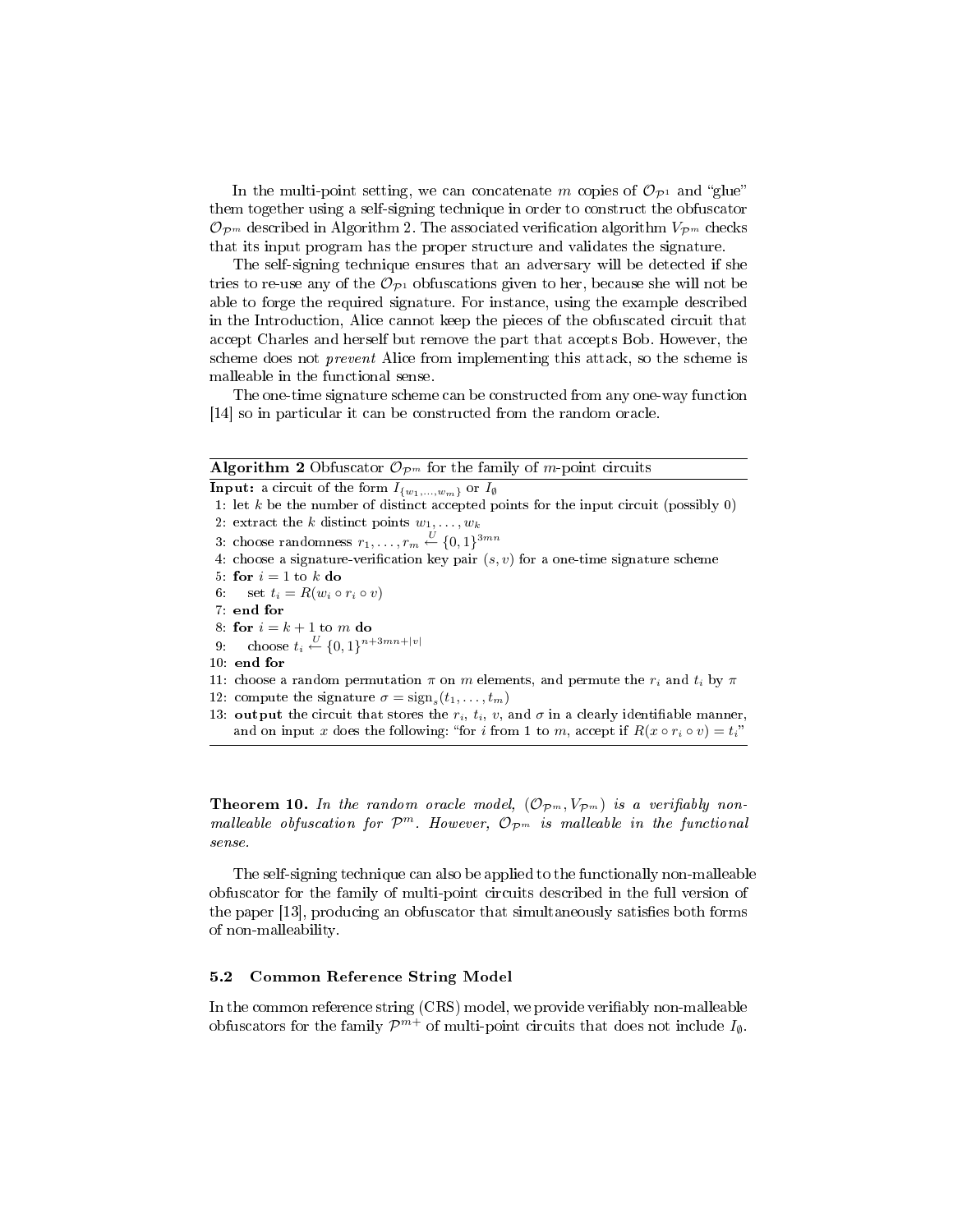This is a slightly different family than we used in the random oracle constructions, because the constructions in this section have the property that it is easy to tell that obfuscated circuits accept at least one input, which was not the case in the random oracle constructions.

Also, in this section we can only prove a slightly weaker form of verifiable nonmalleability. We first present an obfuscator in the single-point setting, where we believe the weaker non-malleability property is meaningful. Then, we generalize the obfuscator to operate in the multi-point setting, but we also show that the weaker form of non-malleability is insufficient in this setting.

Single-point circuits. Our construction uses two building blocks:

- 1. Let  $\hat{\mathcal{O}}_{\mathcal{P}^{1+}}$  be any obfuscator for  $\mathcal{P}^{1+}$  without auxiliary information, along with a perfect verifier  $\hat{V}_{\mathcal{P}^{1+}}$  for  $\hat{\mathcal{O}}_{\mathcal{P}^{1+}}$ , such as the obfuscator of [4] described in Section 3.2.
- 2. Let  $\Pi$  be a non-malleable non-interactive zero-knowledge (NIZK) proof of knowledge system [11,12]. Informally, the proof system  $\Pi$  has the property that given an adversary that sees a proof  $\pi$  and then creates a proof  $\pi'$  with  $\pi' \neq \pi$ , there exists an extractor that extracts the witness to the proof of  $\pi'$ .

Using these building blocks, we form the obfuscator  $\tilde{\mathcal{O}}_{\mathcal{P}^{1+}}(I_w)$  that outputs  $\hat{\mathcal{O}}_{\mathcal{P}^{1+}}(I_w)$  along with a proof that it knows the point w. The verification algorithm  $\widetilde V_{\mathcal{P}^{1+}}$  associated to  $\tilde{\mathcal{O}}_{\mathcal{P}^{1+}}$  runs  $\hat V_{\mathcal{P}^{1+}}$  and the verification algorithm of the proof system  $\Pi$  to check the validity of the proof.

More formally, we define an NP relation  $R_{\hat{\mathcal{O}}_{\mathcal{P}^{1+}}}$  based on  $\hat{\mathcal{O}}_{\mathcal{P}^{1+}}$  as follows:

$$
R_{\hat{O}_{\mathcal{P}^{1+}}}(P,w) = 1
$$
 if and only if  $\exists r$  s.t.  $P = \hat{O}_{\mathcal{P}^{1+}}(I_w, r)$ .

That is, the first input to the relation must be a valid output of the obfuscator  $\hat{\mathcal{O}}_{\mathcal{P}^{1+}}$  (which can be efficiently verified by  $\hat{V}_{\mathcal{P}^{1+}}$ ), and the second input must be the unique point that is accepted by this circuit. The obfuscator  $\tilde{\mathcal{O}}_{\mathcal{P}^{1+}},$  described in Algorithm 3, uses the NIZK  $\Pi$  on this NP relation.

Algorithm 3 Obfuscator  $\tilde{\mathcal{O}}_{\mathcal{P}^{1+}}$  for the family of point circuits in the CRS model **Input:** a circuit of the form  $I_w$  and a common reference string  $\Sigma$ 

1: produce the obfuscated circuit  $\hat{I}_w = \hat{\mathcal{O}}_{\mathcal{P}^{1+}}(I_w)$ 

2: use  $\Pi$  to prove that the obfuscator knows a witness  $w$  to the statement that  $R_{\hat{O}_{\mathcal{P}^{1+}}}(\hat{I}_w, w) = 1$ , and call the resulting proof  $\pi_w$ 

Intuitively, the non-malleability of the obfuscation follows from the nonmalleability of the NIZK. Unfortunately, the proof turns out to be quite delicate, and we can only prove a weaker version of the verifiable non-malleability property.

<sup>3:</sup> output the circuit  $\tilde{I}_w$  that is equal to  $\hat{I}_w$  except that it also stores  $\pi_w$  in some clearly visible way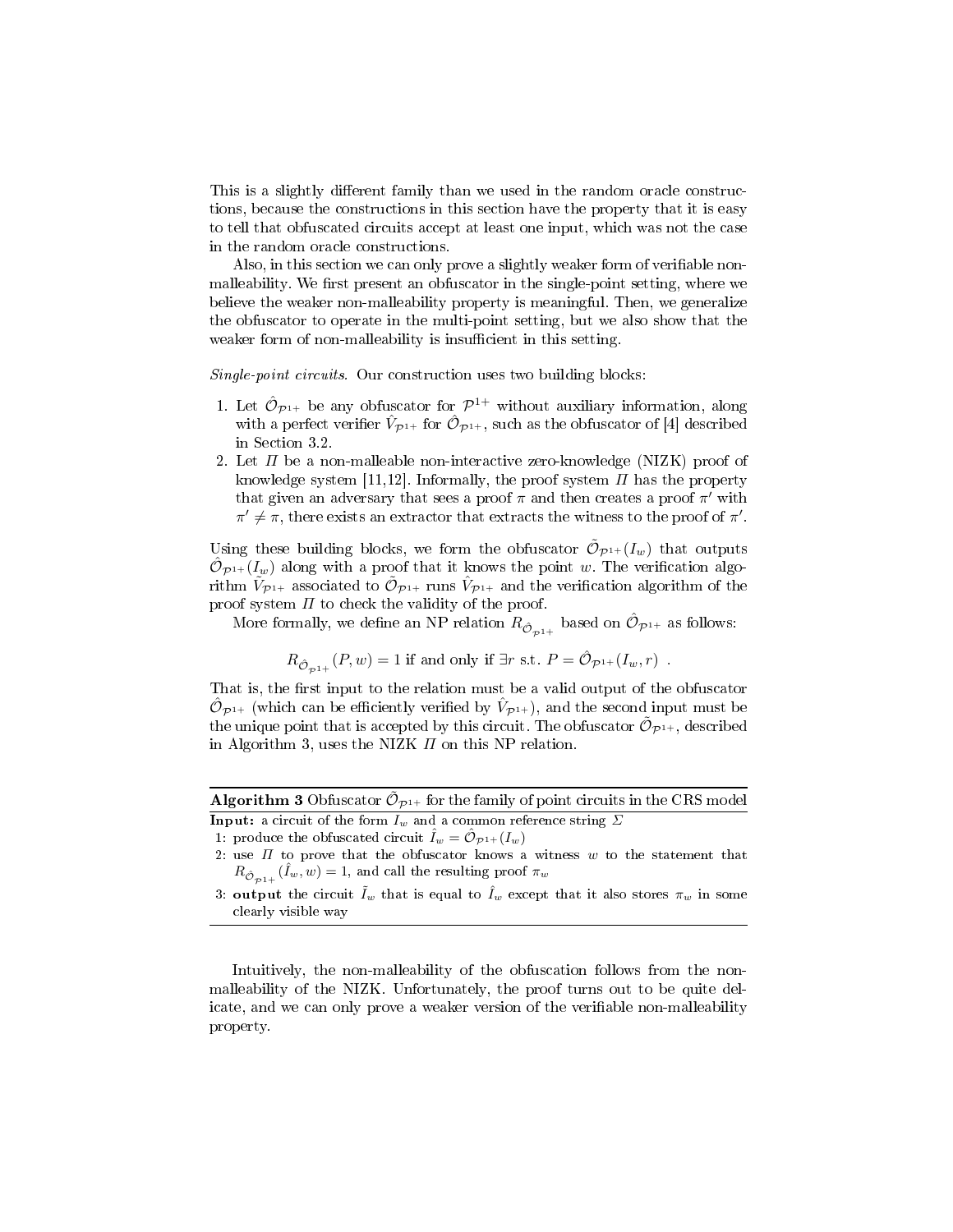Definition 11 (Weakly verifiable non-malleability in the CRS model). Let C be a family of circuits and  $(\mathcal{O}, V)$  be a pair of algorithms. We say that  $(\mathcal{O}, V)$  is weakly verifiably non-malleable for relation E if for every polynomial  $\rho$  and PPT adversary A, there exists a PPT simulator S such that for all sufficiently large n and for all circuits  $C \in \mathcal{C}_n$ ,

$$
|\Pr[P \leftarrow A(\mathcal{O}(C), \Sigma) : P \neq \mathcal{O}(C), V(P, \Sigma) = 1, \exists D \in C_n \text{ s.t. } D \equiv P, E(C, D) = 1]
$$

$$
-\Pr[(Q, \Sigma) \leftarrow S^C(1^n) : V(Q, \Sigma) = 1, \exists D \in C_n \text{ s.t. } D \equiv Q, E(C, D) = 1]| < \frac{1}{\rho(n)},
$$

where the first probability is taken over the coin tosses of A and  $\mathcal{O}$ , along with the uniformly random choice of the common reference string  $\Sigma$ , and the second probability is taken over the coin tosses of S.

Note that this definition is weaker than the verifiable non-malleability property in Definition 6 in two ways: the simulator  $S$  is allowed to depend on the relation  $E$ , and there is no auxiliary information in this definition. We can prove that our construction satisfies this weaker variant of non-malleability for many interesting relations E.

Definition 12 (Invertible relation). A bivariate relation  $E$  is invertible if there exists a polynomial time algorithm  $\overline{E}$  such that for every y,  $\overline{E}(y)$  returns a list of all x such that  $E(x, y) = 1$ .

In particular, because  $E$  is a polynomial time algorithm, it can only output a list that is polynomially long in length. Therefore, for every  $y$ , there must be only polynomially many x such that  $E(x, y) = 1$ .

**Theorem 13.** Let  $E$  be an invertible relation. In the common reference string model,  $(\tilde{\mathcal{O}}_{\mathcal{P}^{1+}}, \tilde{V}_{\mathcal{P}^{1+}})$  is a weakly verifiably non-malleable obfuscator for E.

*Multi-point circuits*. The obfuscator  $\tilde{\mathcal{O}}_{\mathcal{P}^{1+}}$  can be generalized to the multi-point setting, as follows. Let  $\tilde{\mathcal{O}}_{\mathcal{P}^{m+}}$  be the obfuscator that, when given  $I_{\{w_1,...,w_m\}}$  as input, outputs the concatenation of  $m$  single-point obfuscations  $\hat{\mathcal{O}}_{\mathcal{P}^{1+}}(I_{w_1}),\, ... ,$  $\hat{\mathcal{O}}_{\mathcal{P}^{1+}}(I_{w_m})$  followed by a non-malleable NIZK proof of knowledge that it knows all of the accepted points  $w_1, \ldots, w_m$ . As before, let  $\tilde{V}_{\mathcal{P}^{m+}}$  be the verification algorithm that checks the structure of the program and the validity of the proof. It is shown in [8] that  $\tilde{\mathcal{O}}_{\mathcal{P}^{m+}}$  is an obfuscator, and we show that this obfuscator is weakly verifiably non-malleable for invertible relations.

**Theorem 14.** Let  $E$  be an invertible relation. In the common reference string model,  $(\tilde{\mathcal{O}}_{\mathcal{P}^{m+}}, \tilde{V}_{\mathcal{P}^{m+}})$  is a weakly verifiably non-malleable obfuscator for E.

Unfortunately, in the multi-point setting, the set of invertible relations is too small. For example, the simple relation  $E(I_{\{w_1,...,w_m\}}, I_{\{w_1',...,w_m'\}})$  that accepts if any of the  $w_i$  equal any of the  $w'_j$  is not invertible. As a result, Theorem 14 is a promising result but still unsatisfactory. Future research is needed to find an obfuscator that is verifiably non-malleable for a wider class of relations.